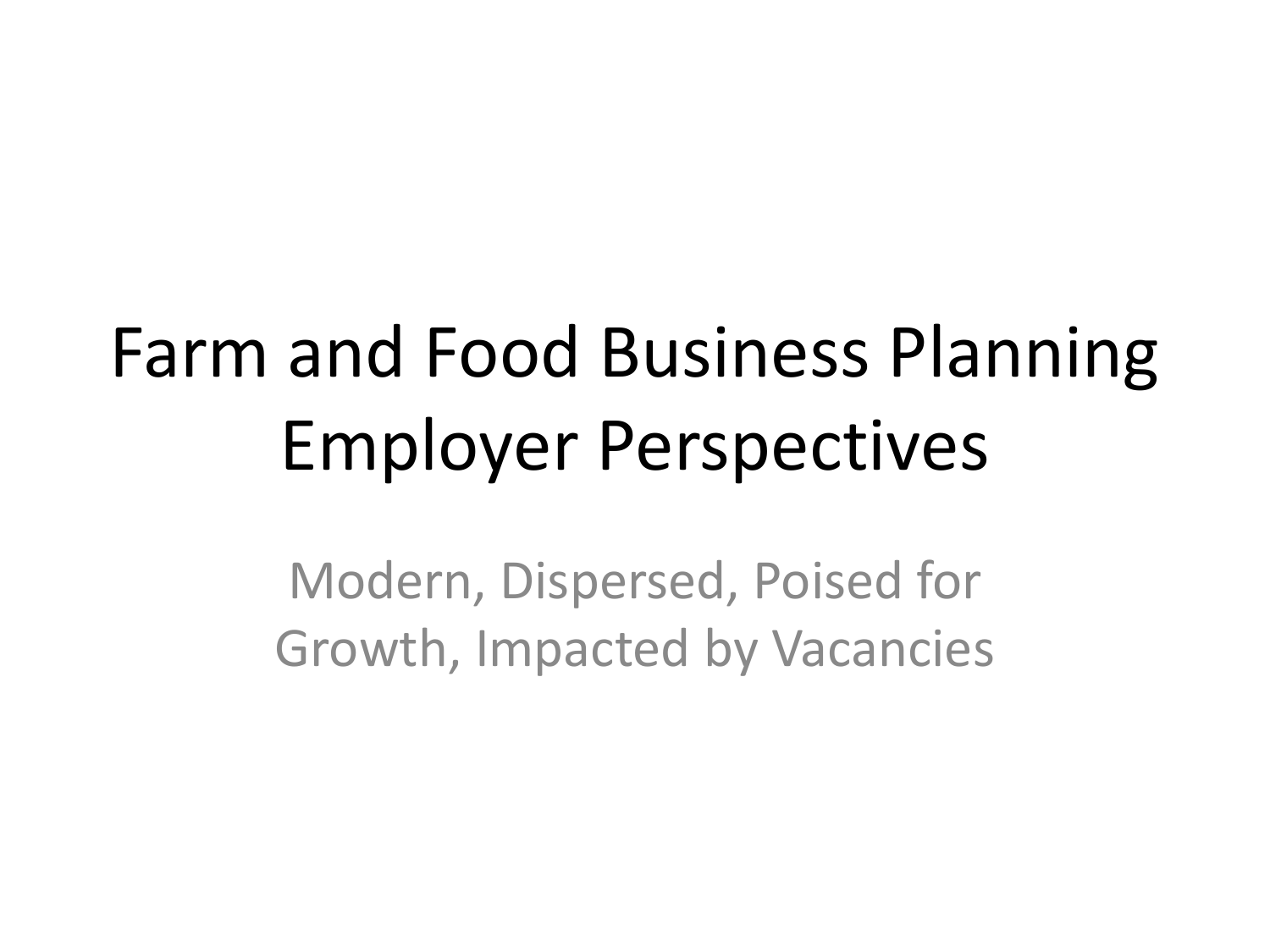# REPLACEMENT & TRANSFER WORKER PROCESS FARM & FOOD BUSINESS PLANNING

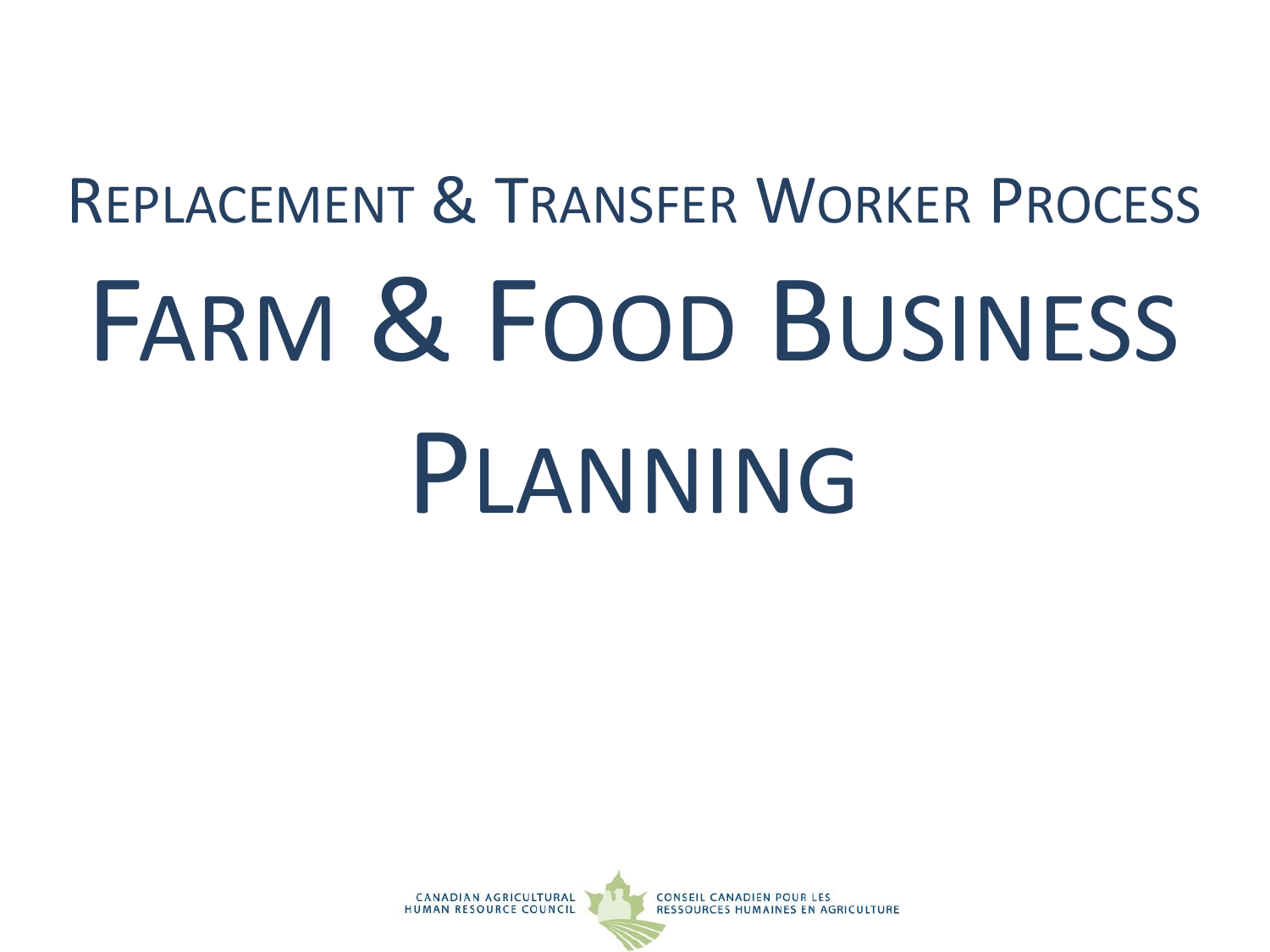## **Replacement & Transfer Worker Process**

## **Importance:** Employers who utilize SAWP

- 35% use replacement workers &
- 65% use worker transfers on their farms

**Issue:** Replacement & Worker Transfer not timely enough to meet labour requirements

• 58% SAWP employers said: process is taking over a month

## **Impacts:**

- "so slow this year, we didn't bother asking."
	- o Lost harvest
	- o Decreased production
	- o Reduction of farm size
	- o Significant financial loss to farms & local economy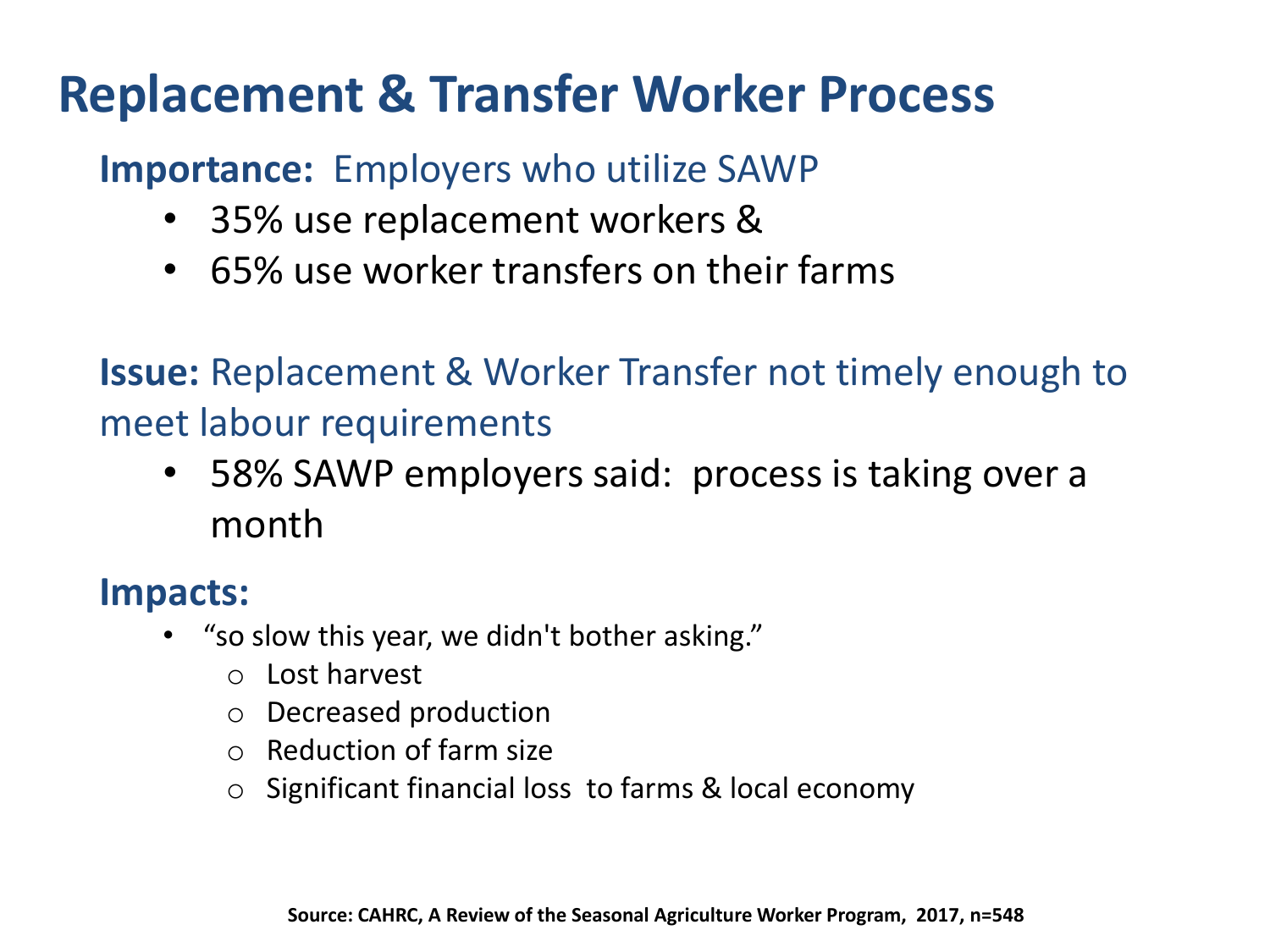## ✓ **Streamline process for SAWP Replacement & Transfer Workers**



**Efficient, Fair, Transparent**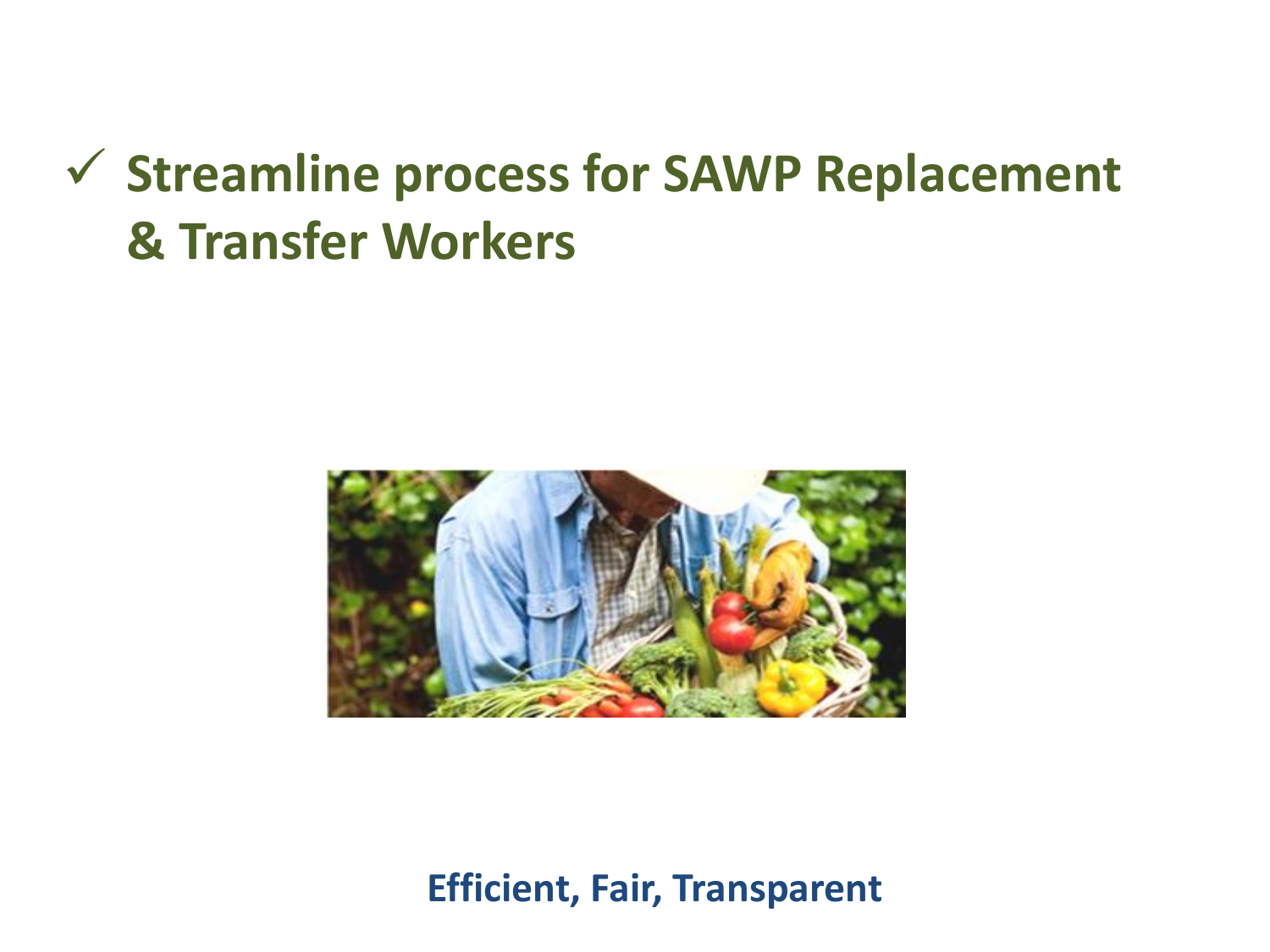# TIMELINES FARM & FOOD BUSINESS PLANNING

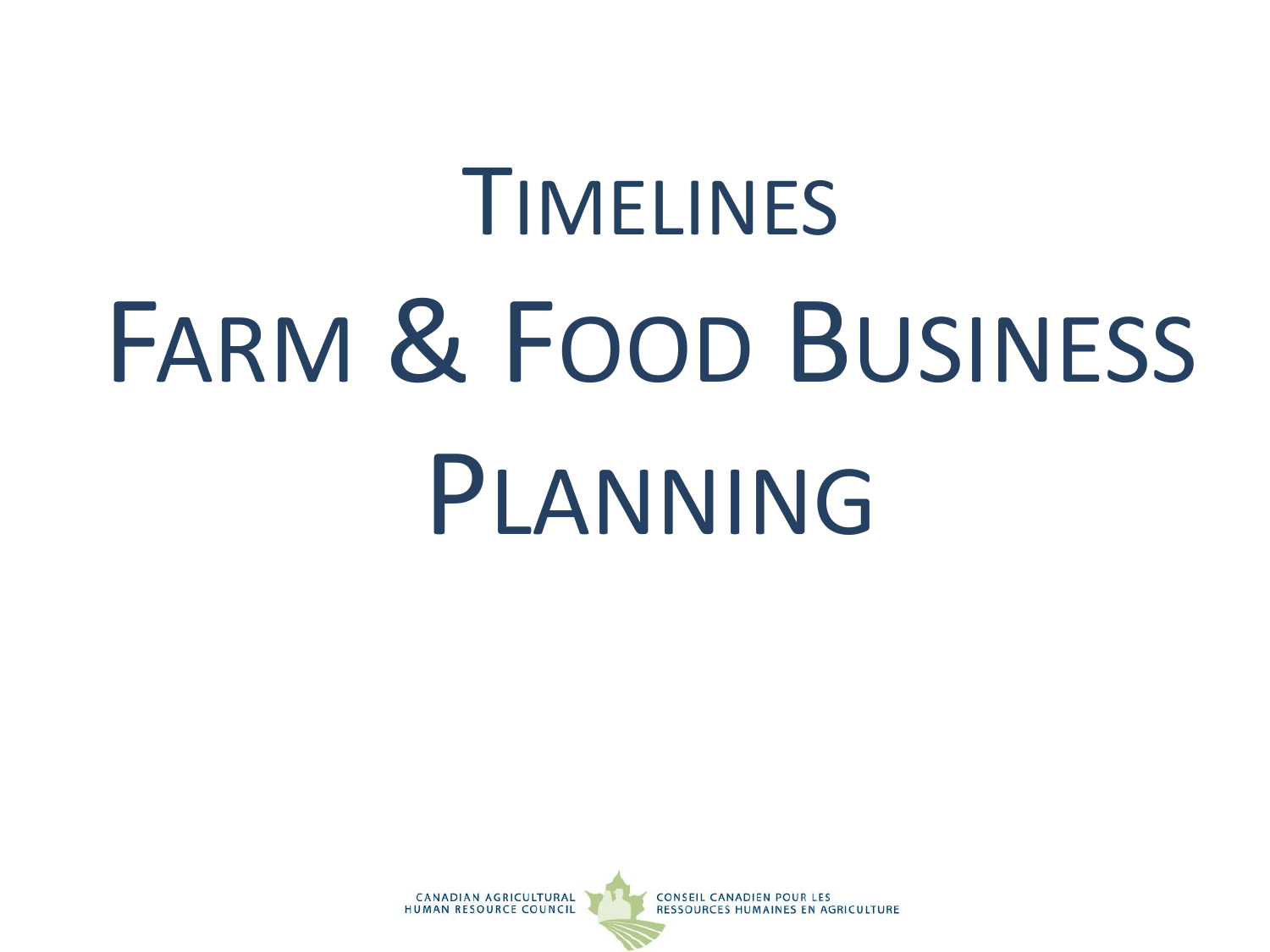## **LMIA Timelines SAWP, Ag Stream, Primary Processing**

**Importance:** Timely administration LMIAs necessary to fill critical job vacancies for food production for live plants & animals

## **Issue: LMIA Timelines increasing**

- Service Canada:
	- $\circ$  SAWP: 14 days (Jan. 2018)
	- $\circ$  SAWP: 18 days (Feb. 2018)
- **Ag & Agri-Food Employers:**



#### **Source: ESDC and IRCC webinar fall**

- o **SAWP:** 4.6 weeks in the past this year 6.6 weeks (Nov. 2017)
- o **Ag Stream:** 4.6 weeks (April 2018)
- **Meat Processing:** 8 weeks (April 2018)

**Sources:** 

**CFA meetings with Service Canada Jan-March 2018 CAHRC, A Review of the Seasonal Agriculture Worker Program, 2017, n=548 + LTF Feedback April 2018**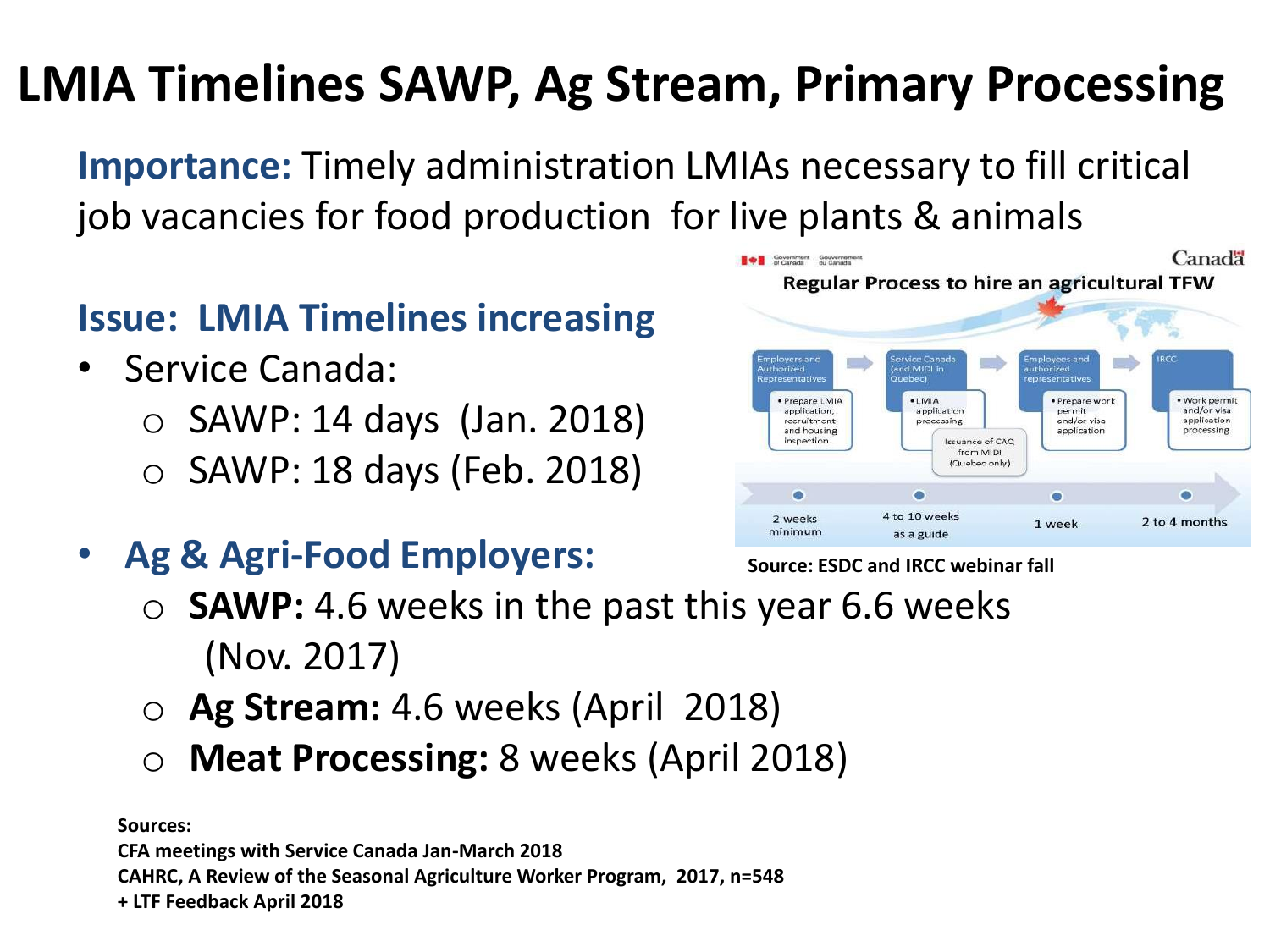## **Industry Recommendations: LMIA Timelines**

- **Benchmark LMIA process with clear service delivery standards**
- **Provide regular, public reporting on timelines for the LMIA process**
- **LMIA online portal with tracking mechanism**



**Efficient, Fair, Transparent**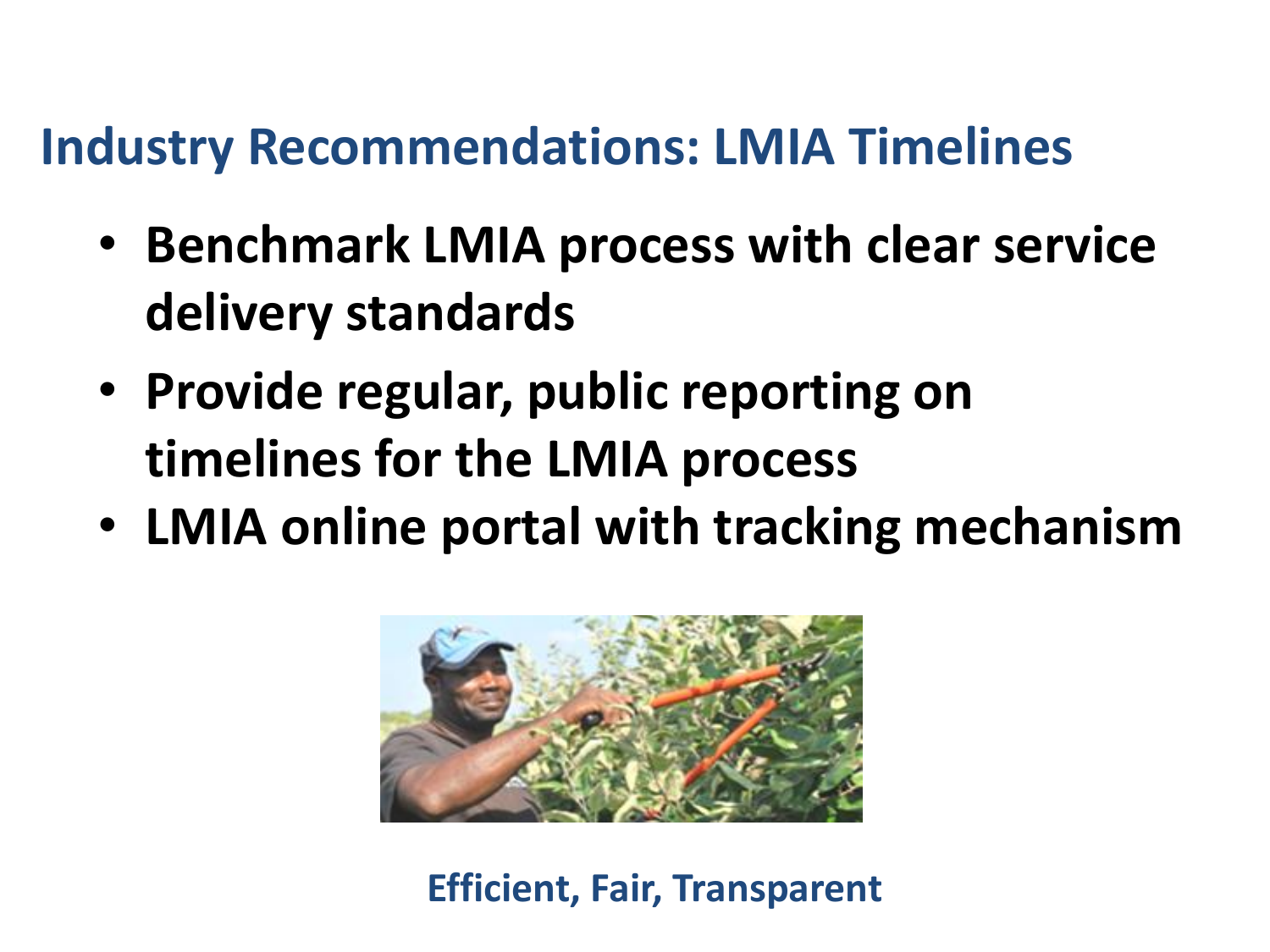# RENEWALS FOR THE TRANSITIONAL WORKER FARM & FOOD BUSINESS PLANNING

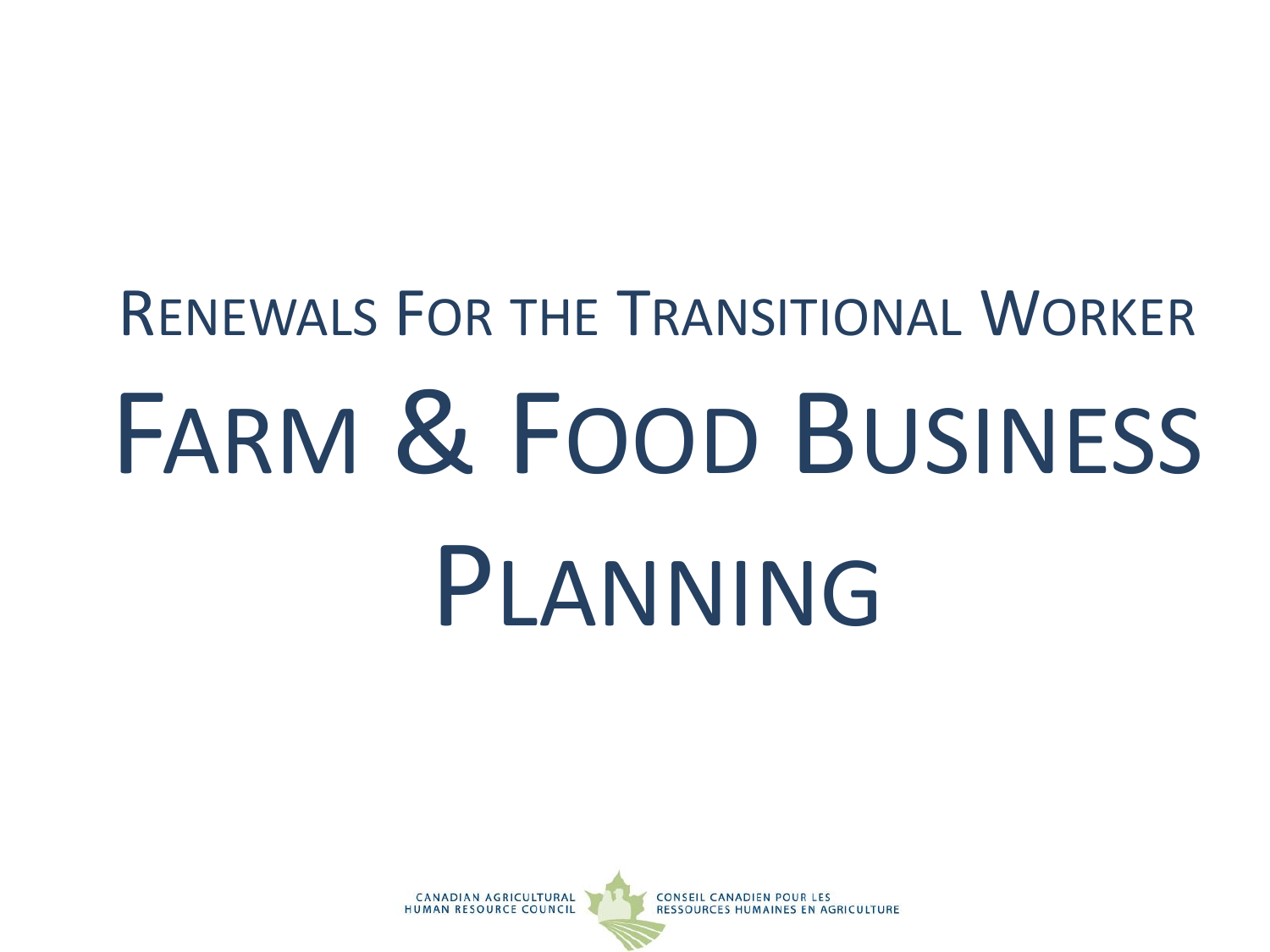# ERIC FROM ASHBURN, ONTARIO



- Farm Worker from Guatemala
- Started in 2012 as TFW at Greenwood Mushroom Farm
- Entry level harvester
- Heard abt job from his sisters that worked at Greenwood
- Rec. training would like to be a Harvest Supervisor
- Family bought a home in Guatemala
- Wife now goes to college and his son goes to a paid pre-school

# × **Eric would like to became permanent resident**

### **Eric's issues:**

- $\checkmark$  Eric happy the 4 in 4 out rule changed so he can keep working
- $\checkmark$  If Eric able to immigrate he wants to cont. working at the farm
- × Ontario's PNP option does not work for farm & food workers
- × Federal option also does not exist

### **Greenwood Mushroom Farm, 270 Canadian workers**

Ashburn population 6,400 and 1 hr from Toronto **Mushroom Farm Wages**:

- Entry Level to Experienced Harvester \$minimum/hr to \$29/hr
- Supervisor: \$35,000/yr to \$80,000 /yr

### **Mushroom farm Ntl Vacancy Rate 9.7%**